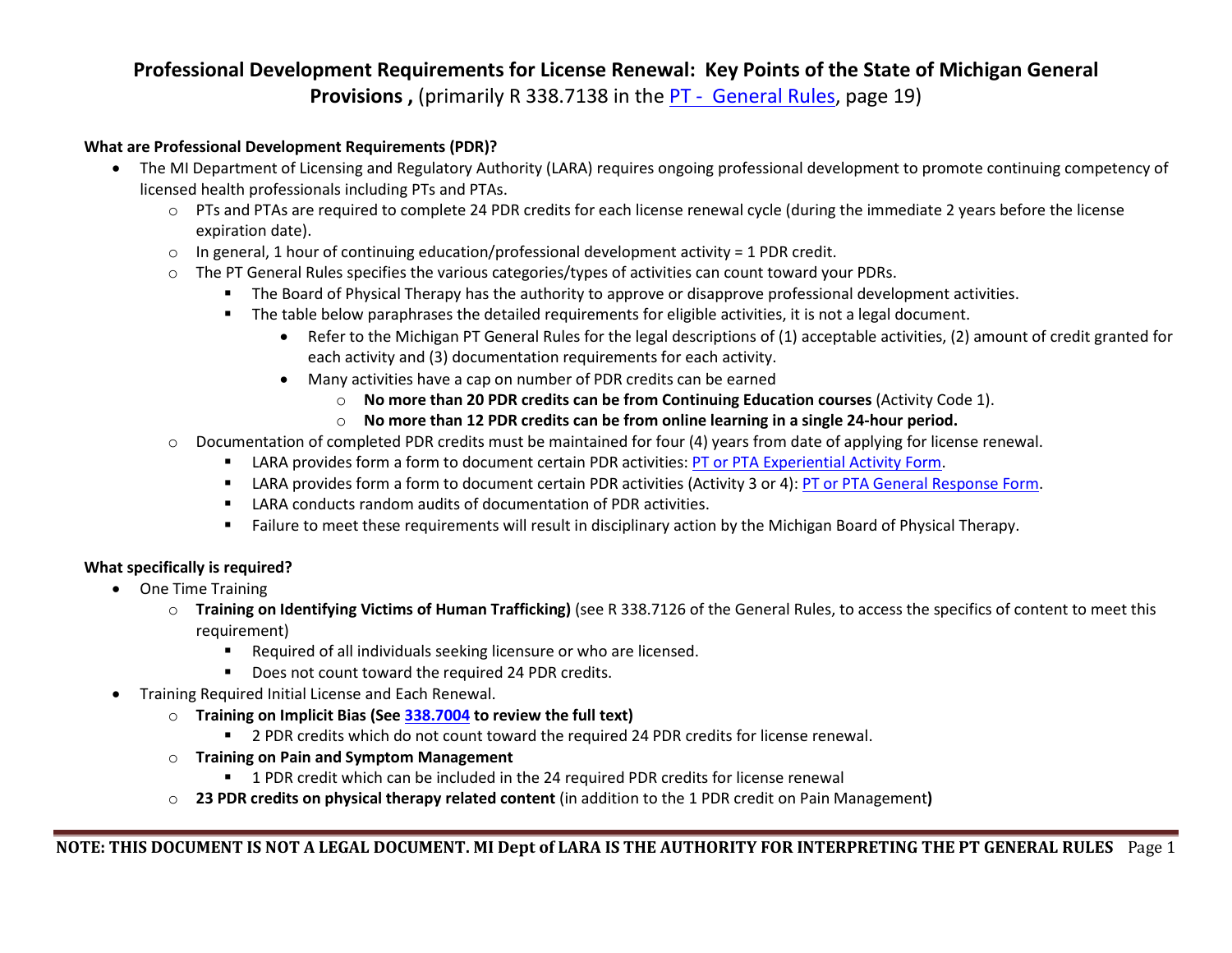## **Recognized Activities that can Earn PDR Credits**

| <b>Activity/Activity Code</b>                                                                    | <b>Qualifiers</b>                                                                                                                                                                                                                                                                                                                                                                                         | <b>Documentation</b>                                                                                                                                                                                                                                     | <b>PDR Credits</b>                                                                             |
|--------------------------------------------------------------------------------------------------|-----------------------------------------------------------------------------------------------------------------------------------------------------------------------------------------------------------------------------------------------------------------------------------------------------------------------------------------------------------------------------------------------------------|----------------------------------------------------------------------------------------------------------------------------------------------------------------------------------------------------------------------------------------------------------|------------------------------------------------------------------------------------------------|
| <b>Approved Continuing</b><br><b>Education Course(s)</b><br>Activity Code (a)                    | Related to practice of PT or non-clinical<br>$\bullet$<br>subject relevant to practice of PT<br>Approved or offered by:<br>$\bullet$<br>Another State Board of PT<br><b>FSBPT</b><br>$\bullet$<br>APTA or its components e.g. APTA MI<br>٠<br>Accredited PT or PTA education program<br>$\bullet$<br>Another board or task force regulated<br>under article 15 of the code, MCL<br>333.16101 to 333.18838 | Letter or Certificate of Completion<br>Licensee's name<br>Number of credits earned<br>1 contact hour of CEU = $1$ PDR<br>$\bigcirc$<br>credit<br>Sponsor name or Name of organization<br>that approved/offered CEU<br>Date(s) held or activity completed | Maximum of<br>$\bullet$<br>20 PDR credits/<br>renewal cycle                                    |
| <b>Post-Graduate Academic</b><br>Course                                                          | Academic course(s) related to PT<br>$\bullet$<br>Passing grade<br>$\bullet$                                                                                                                                                                                                                                                                                                                               | <b>Transcript</b><br>Course name<br>Credit hours                                                                                                                                                                                                         | 1 semester credit =<br>$\bullet$<br>15 PDR credits<br>1 quarter credit =<br>$\bullet$          |
| Activity Code (b)                                                                                | Offered by<br>Accredited PT education program<br>$\bullet$<br>Nationally accredited university or college<br>$\bullet$                                                                                                                                                                                                                                                                                    | Passing grade                                                                                                                                                                                                                                            | 10 PDR credits<br>Maximum 20 PDR<br>$\bullet$<br>credits/ renewal cycle                        |
| <b>Reading Article Related to</b><br>practice of PT                                              | Published in professional or scientific journal<br>$\bullet$<br>Does not include articles approved as CEUs<br>$\bullet$<br>Complete an evaluation included with the<br>$\bullet$                                                                                                                                                                                                                          | Documentation from the Professional<br>$\bullet$<br>or Scientific journal<br><b>OR</b>                                                                                                                                                                   | 1 PDR credit for each<br>$\bullet$<br>article read<br>Maximum of 6 PDR<br>$\bullet$            |
| Activity Code (c)                                                                                | article<br><b>OR</b><br>Complete General Response Form on LARA<br>$\bullet$<br>website                                                                                                                                                                                                                                                                                                                    | <b>Completed General Response Form</b><br>$\bullet$                                                                                                                                                                                                      | credits/ renewal cycle                                                                         |
| <b>View/Listen to Professional</b><br><b>Education Media Related to</b><br><b>Practice of PT</b> | Related to the practice of PT<br>$\bullet$<br>Other than on-line programs<br>$\bullet$<br>Not approved or offered for CEU<br>$\bullet$<br>Complete evaluation that was provided with                                                                                                                                                                                                                      | <b>Completed Evaluation</b><br><b>OR</b><br><b>Completed General Response Form</b><br>$\bullet$                                                                                                                                                          | 1 PDR credit for each 1<br>$\bullet$<br>hour spent viewing or<br>listening<br>Maximum of 6 PDR |
| Activity Code (d)                                                                                | the education media                                                                                                                                                                                                                                                                                                                                                                                       |                                                                                                                                                                                                                                                          | credits/ renewal cycle                                                                         |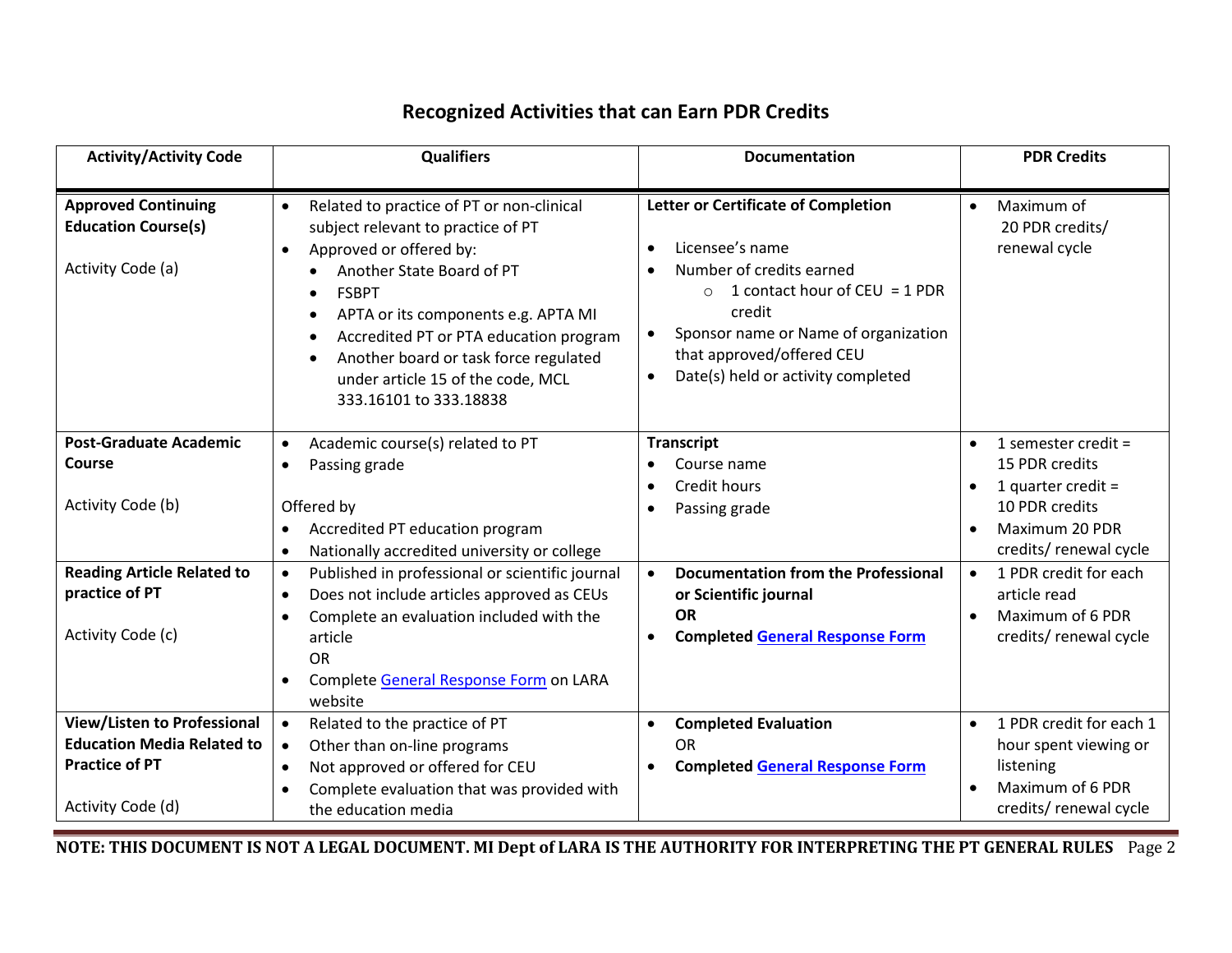|                                                | Complete the General Response Form (LARA)<br>$\bullet$                                    |                                                         |                                      |
|------------------------------------------------|-------------------------------------------------------------------------------------------|---------------------------------------------------------|--------------------------------------|
| <b>Activity/Activity Code</b>                  | <b>Qualifiers</b>                                                                         | <b>Documentation</b>                                    | <b>PDR Credits</b>                   |
|                                                |                                                                                           |                                                         |                                      |
| <b>Present a Continuing</b>                    | Related to the practice of PT<br>$\bullet$                                                | <b>Letter from Program Sponsor</b>                      | 2 PDR credits for each<br>$\bullet$  |
| <b>Education Program</b>                       | Not less than 50 minutes<br>$\bullet$                                                     |                                                         | 50-60 minutes of                     |
|                                                | Course must be approved or offered for CEUs<br>$\bullet$                                  | Confirm licensee was the presenter                      | presentation                         |
| Activity Code (e)                              | Approved or Offered by<br>$\bullet$                                                       | Presentation date & time<br>$\bullet$                   | Max of 12 PDR credits/<br>$\bullet$  |
|                                                | Another State Board of PT<br>$\circ$                                                      |                                                         | renewal cycle                        |
|                                                | MI Board of Medicine<br>$\Omega$                                                          | <b>Presentation notice/ advertisement</b>               | Credit for a specific<br>$\bullet$   |
|                                                | MI Board of Osteopathic Med/Surg<br>$\Omega$                                              | showing date of presentation<br>$\bullet$               | presentation only once               |
|                                                | <b>FSBPT</b><br>$\circ$                                                                   | Licensee's name listed as a presenter                   | /renewal cycle                       |
|                                                | APTA or components<br>$\circ$                                                             | Name of organization that                               |                                      |
|                                                | Accredited PT or PTA education<br>$\Omega$                                                | approved/offered the presentation for                   |                                      |
|                                                | program                                                                                   | <b>CEU</b>                                              |                                      |
| <b>Present a Scientific Exhibit</b>            | Accepted through a peer review process at                                                 | <b>Document or Letter from Program Sponsor</b>          | 2 PDR credits for every<br>$\bullet$ |
| or Scientific paper                            | A state, regional, national, or<br>$\bullet$                                              |                                                         | 50 minutes of                        |
|                                                | international PT Conference                                                               | Verifying acceptance for presentation                   | continuous instruction               |
| Activity Code (f)                              | Its components<br>$\bullet$                                                               | through peer review process                             | Maximum of 12 PDR                    |
|                                                | A related professional organization                                                       | Proof of presentation<br>$\bullet$                      | credits/ renewal cycle               |
|                                                |                                                                                           | Date of presentation<br>$\bullet$                       | Credit for a specific<br>$\bullet$   |
|                                                |                                                                                           |                                                         | presentation only once               |
|                                                |                                                                                           |                                                         | /renewal cycle                       |
| <b>Authoring a Published</b><br><b>Article</b> | Related to the practice, education, or<br>$\bullet$                                       | <b>Copy of the Publication</b>                          | 6 PDR credits for each               |
|                                                | research of PT                                                                            | identifies the licensee as the author of<br>the article | article                              |
| Activity Code (g)                              | Published in any of the following<br>$\bullet$<br>Journal of a national PT association or | <b>OR</b>                                               | Maximum of 12 PDR<br>$\bullet$       |
|                                                | $\Omega$<br>its components                                                                | <b>Publication Acceptance Letter</b>                    | credits/ renewal cycle               |
|                                                | Peer reviewed journal<br>$\circ$                                                          |                                                         |                                      |
|                                                | Health care journal                                                                       |                                                         |                                      |
|                                                | $\circ$<br>Professional or scientific journal                                             |                                                         |                                      |
| <b>Writing a Published book</b>                | Related to the practice, education, or<br>$\bullet$                                       | <b>Copy of the Publication</b>                          | 6 PDR credits for each<br>$\bullet$  |
| chapter                                        | research of PT                                                                            | identifies licensee as the author<br>$\bullet$          | chapter                              |
|                                                |                                                                                           | <b>OR</b>                                               | Maximum of 12 PDR                    |
| Activity Code (h)                              |                                                                                           | <b>Publication Acceptance Letter</b>                    | credits/renewal cycle                |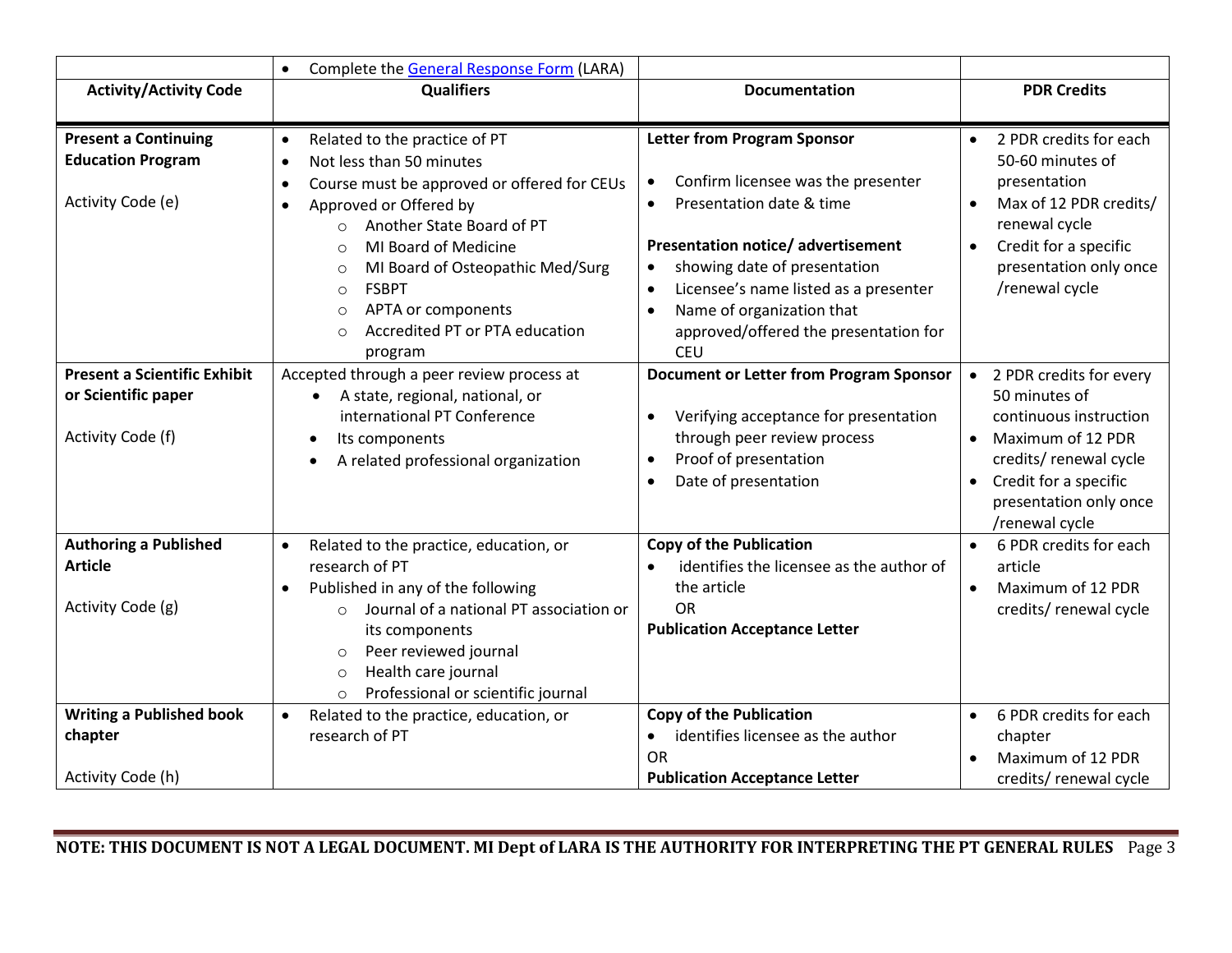|                                                             |                                                                                                                                                                                                                                                                                                                                    |                                                                                                                              | Credit for each chapter<br>only 1x/cycle                                           |
|-------------------------------------------------------------|------------------------------------------------------------------------------------------------------------------------------------------------------------------------------------------------------------------------------------------------------------------------------------------------------------------------------------|------------------------------------------------------------------------------------------------------------------------------|------------------------------------------------------------------------------------|
| Category                                                    | <b>Qualifiers</b>                                                                                                                                                                                                                                                                                                                  | <b>Documentation</b>                                                                                                         | <b>PDR Credits</b>                                                                 |
| <b>Specialty Certification or</b><br><b>Recertification</b> | Successfully complete 1 of the following:<br><b>ABPTS certification examination</b><br>$\bullet$<br>ABPTS recertification examination OR<br>$\bullet$                                                                                                                                                                              | <b>Proof of Certification or Recertification</b>                                                                             | 23 PDR credits for each<br>certification or<br>recertification                     |
| Activity Code (i)                                           | ABPTS professional development portfolio for<br>$\bullet$<br>recertification<br>APTA PTA Advanced Proficiency program<br>$\bullet$<br>Specialty certification examination or<br>recertification exam offered or approved by<br>the board                                                                                           |                                                                                                                              | Maximum of 23 PDR<br>credits/ renewal cycle                                        |
| <b>Post-Graduate Clinical</b>                               | Minimum of 1,000 hours<br>$\bullet$                                                                                                                                                                                                                                                                                                | <b>Letter from Program Director</b>                                                                                          | 12 PDR credits for 1000<br>$\bullet$                                               |
| <b>Training Program</b><br>Activity Code (j)                | Related to practice of PT provided<br>through/recognized by<br>an accredited PT or PTA education<br>$\circ$<br>program<br>a health care organization accredited<br>$\circ$<br>by an organization recognized by CMS<br>an accredited or credentialed program<br>$\circ$<br>by the APTA or an organization<br>approved by the board. | Number of participation hours<br>Evidence that the agency/organization<br>meets the requirements                             | hours of participation<br>Maximum of 12 PDR<br>$\bullet$<br>credits/ renewal cycle |
| <b>Committee or Task Force</b>                              | Health care organization, PT or PTA education<br>$\bullet$                                                                                                                                                                                                                                                                         | Letter from Appropriate Official                                                                                             | 1 PDR credit for every                                                             |
| Participation                                               | program committee or task force<br>Dealing with patient care related issues                                                                                                                                                                                                                                                        | Committee/organization dealt with<br>patient care related issues                                                             | 50 minutes of<br>participation                                                     |
| Activity Code (k)                                           | including PT education, research or practice or<br>quality of patient care/utilization review                                                                                                                                                                                                                                      | Licensee's participation<br>$\bullet$<br>Dates of participation<br>$\bullet$<br>Amount of time of participation<br>$\bullet$ | Maximum of 6 PDR<br>credits/ renewal cycle                                         |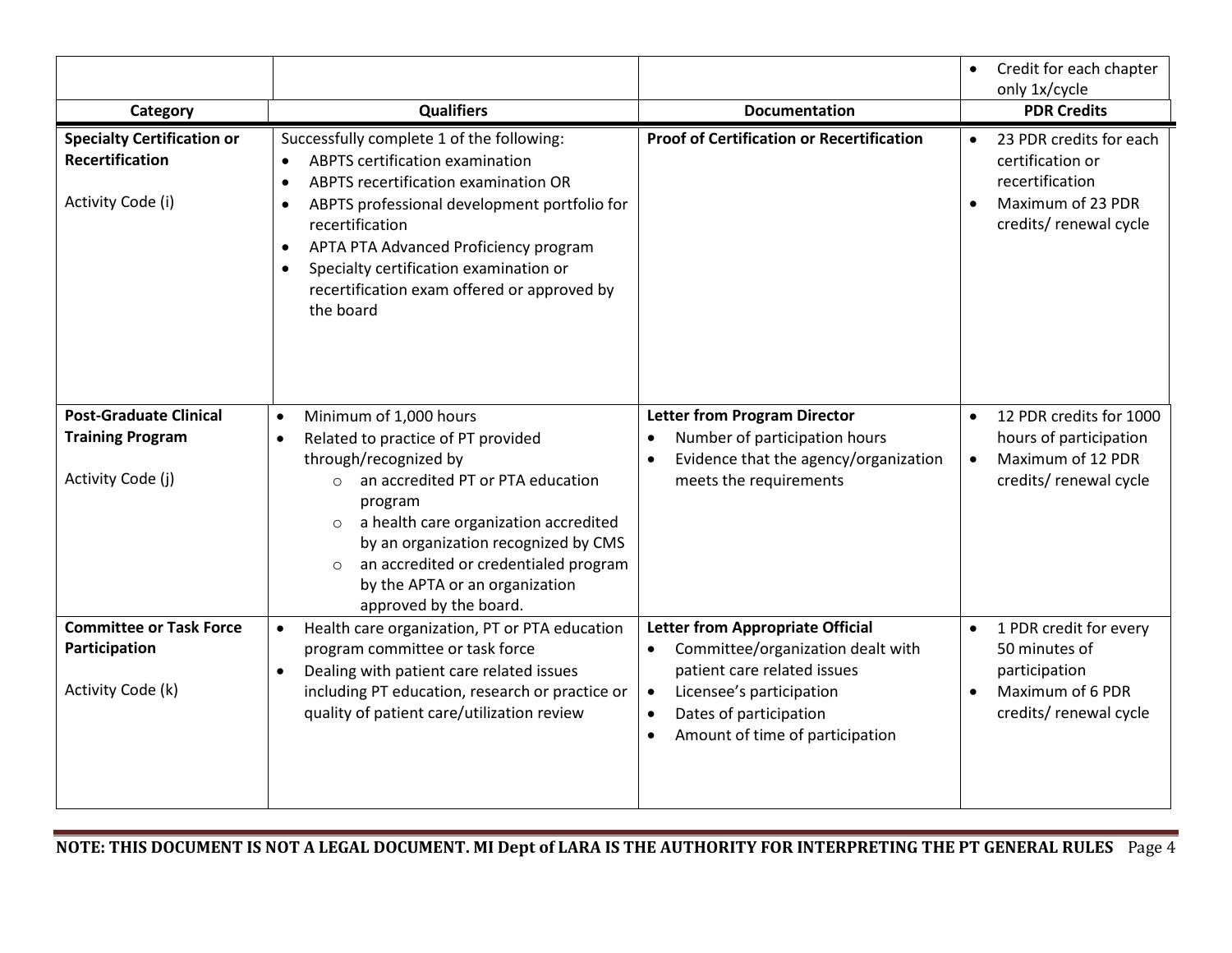| Category                                                                                                                 | <b>Qualifiers</b>                                                                                                                                                                                                                                                                                                                                                                             | <b>Documentation</b>                                                                                                                                                                                                                                                                                                                                 | <b>PDR Credits</b>                                                                                                                                                                                                          |
|--------------------------------------------------------------------------------------------------------------------------|-----------------------------------------------------------------------------------------------------------------------------------------------------------------------------------------------------------------------------------------------------------------------------------------------------------------------------------------------------------------------------------------------|------------------------------------------------------------------------------------------------------------------------------------------------------------------------------------------------------------------------------------------------------------------------------------------------------------------------------------------------------|-----------------------------------------------------------------------------------------------------------------------------------------------------------------------------------------------------------------------------|
| <b>Guest Instructor</b><br>Activity Code (I)                                                                             | For students, staff or other licenses at any of<br>$\bullet$<br>the following:<br>Clinical training program related to<br>$\circ$<br>practice of PT through/recognized by<br>accredited PT program<br>$\blacksquare$<br>accredited PTA program<br>a health care organization<br>$\blacksquare$<br>recognized by CMS<br>the APTA or an organization<br>$\blacksquare$<br>approved by the board | Letter from program director verifying:<br>Licensee's role<br>$\Omega$<br>Number of instructional<br>$\Omega$<br>sessions on specific subjects<br>provided by the licensee<br>Length of the instructional<br>$\circ$<br>sessions<br>Clinical training program<br>$\circ$<br>offered by education program/<br>organization that meets<br>requirements | 2 PDR credit for every<br>$\bullet$<br>50 minutes of<br>instructional session<br>Maximum of 12 PDR<br>$\bullet$<br>credits/ renewal cycle<br>Only once for each<br>specific instructional<br>content topic/renewal<br>cycle |
| <b>Clinical Instructor/Clinical</b><br>Supervisor<br>(Activity Code m)                                                   | For students completing an internship,<br>$\bullet$<br>residency or fellowship program recognized or<br>approved by:<br>Accredited PT education program<br>$\circ$<br>Accredited PTA education program<br>$\circ$<br>APTA or an organization approved by<br>$\circ$<br>the board                                                                                                              | Letter from education program or<br>clinical agency director verifying<br>Licensee's role<br>$\Omega$<br>Number of hours of instruction<br>$\Omega$<br>or supervision provided by<br>licensee<br>Internship, residency or<br>$\circ$<br>fellowship program is<br>recognized by education<br>program or organization that<br>meets the requirements   | 40 hours of clinical<br>$\bullet$<br>instruction or<br>supervision $=$ 3 pdr<br>credits<br>Max of 12 pdr credits/<br>cycle                                                                                                  |
| Identifying, researching<br>and addressing an event or<br>issue related to<br>professional practice<br>(Activity Code n) |                                                                                                                                                                                                                                                                                                                                                                                               | Submit experiential activity form<br>provided by the department                                                                                                                                                                                                                                                                                      | Each separate event or<br>$\bullet$<br>$issue = 1 pdf credit$<br>Max of 6 pdr credits/<br>cycle                                                                                                                             |
| <b>Task Force, Committee,</b><br><b>Board, Council or</b><br><b>Association</b>                                          | Related to field of PT<br>$\bullet$<br>Enhances participant's knowledge and<br>understanding of the field of PT                                                                                                                                                                                                                                                                               | Documentation of licensee's<br>$\bullet$<br>participation in at least 50% of the<br>regularly scheduled meetings.                                                                                                                                                                                                                                    | Each task force, etc. $=$ 4<br>pdr credits<br>Max of 12 pdr credits/<br>cycle                                                                                                                                               |